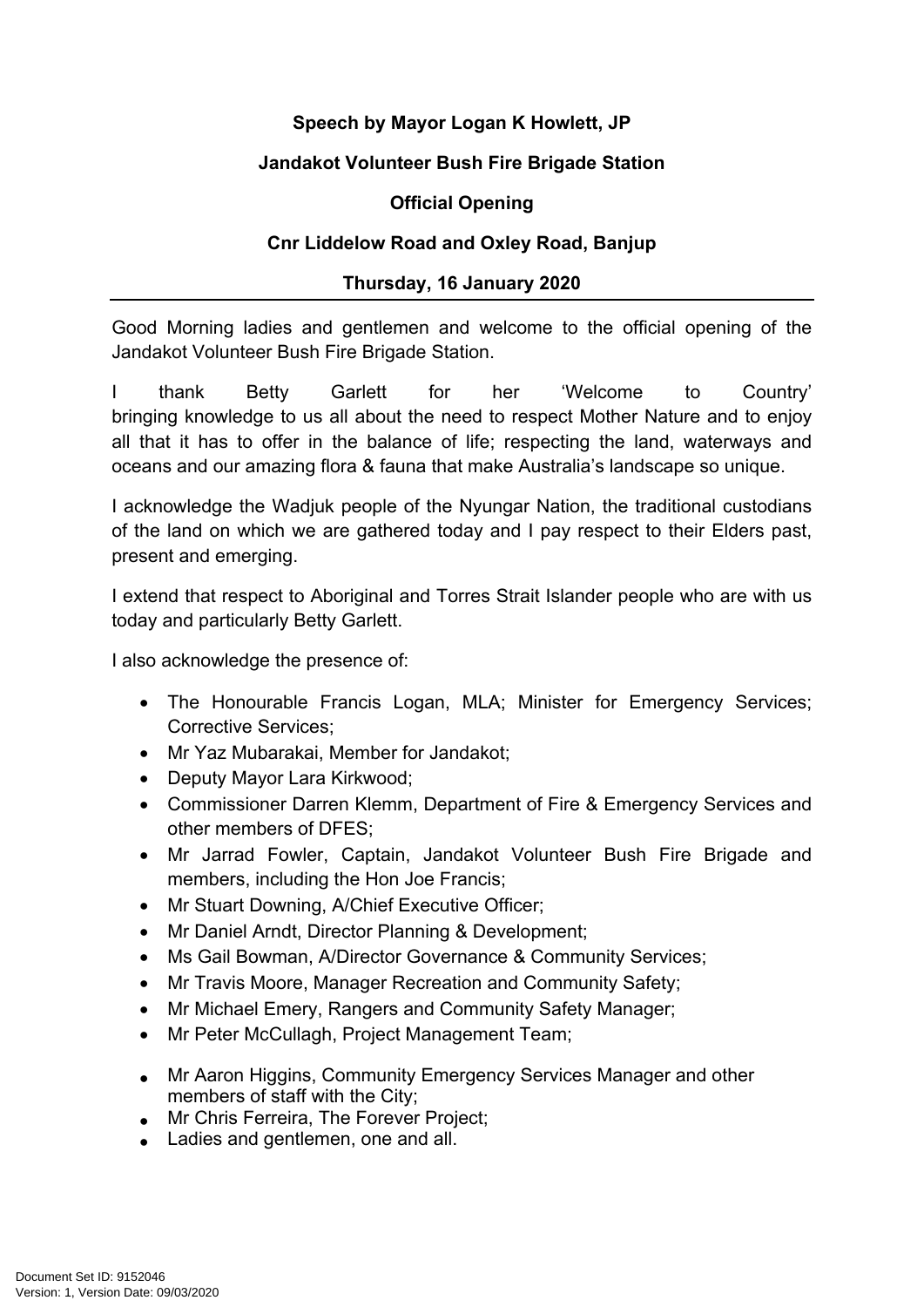The Jandakot Volunteer Bush Fire Brigade are responsible for fire response within the City's non-gazetted fire district in Banjup and parts of Treeby and Jandakot.

The Brigade also assists DFES with numerous operations throughout the year and provides training to the volunteer bushfire service at a regional level.

The City's officers and leaders of the Brigade successfully applied for State Government funding to renovate the old Station.

Due to the complexity of the renovation and lack of vehicle space, it was decided the renovation would change to a completely new construction and demolition of the old building.

As a result:

- DFES increased their initial funding from \$328k to \$570k to cover the additional scope in works noting that the DFES commitment is considerably higher than funding provided to other new station builds.
- The City provided approximately \$500k to finish the build
- Replacement cost is \$1.1m and including internal changes the Station project was \$1.5m in total.
- The Station is the first in Western Australia to have a community education space to highlight fire resilient plants and ground covers that involved the input of Chris Ferreira from the Forever Project;
- The brick rubble ground cover and timber used in the landscaping was all sourced locally from recycled products.

With recent fire events across our nation there is global attention on how we manage fires within our country and the preventative actions that are necessary to minimise the loss of lives, property, livestock and our native flora and fauna.

Whether it's climate change or not, one thing has come to the fore front, we have a continuing reliance on volunteers to fight these fires.

Volunteers who give up their time, are taken away from their families and put themselves at risk to protect others.

Our Bushfire Brigades Volunteers generally don't ask for a lot;

- $\bullet$  they come to their training days,
- $\bullet$  train hard;
- assist at community events,
- are always the first to put their hands up to support fire crews whether it be in Cockburn, around the State or Nationally.

As we know, a Station for a Bushfire Brigade is not just a building, it becomes the heart and identity of the unit.

The Old Jandakot Station served the Brigade well since their move to Banjup from South Lake going back to the 1980's – those memories will live on forever more with the family of volunteers who over time have contributed so much.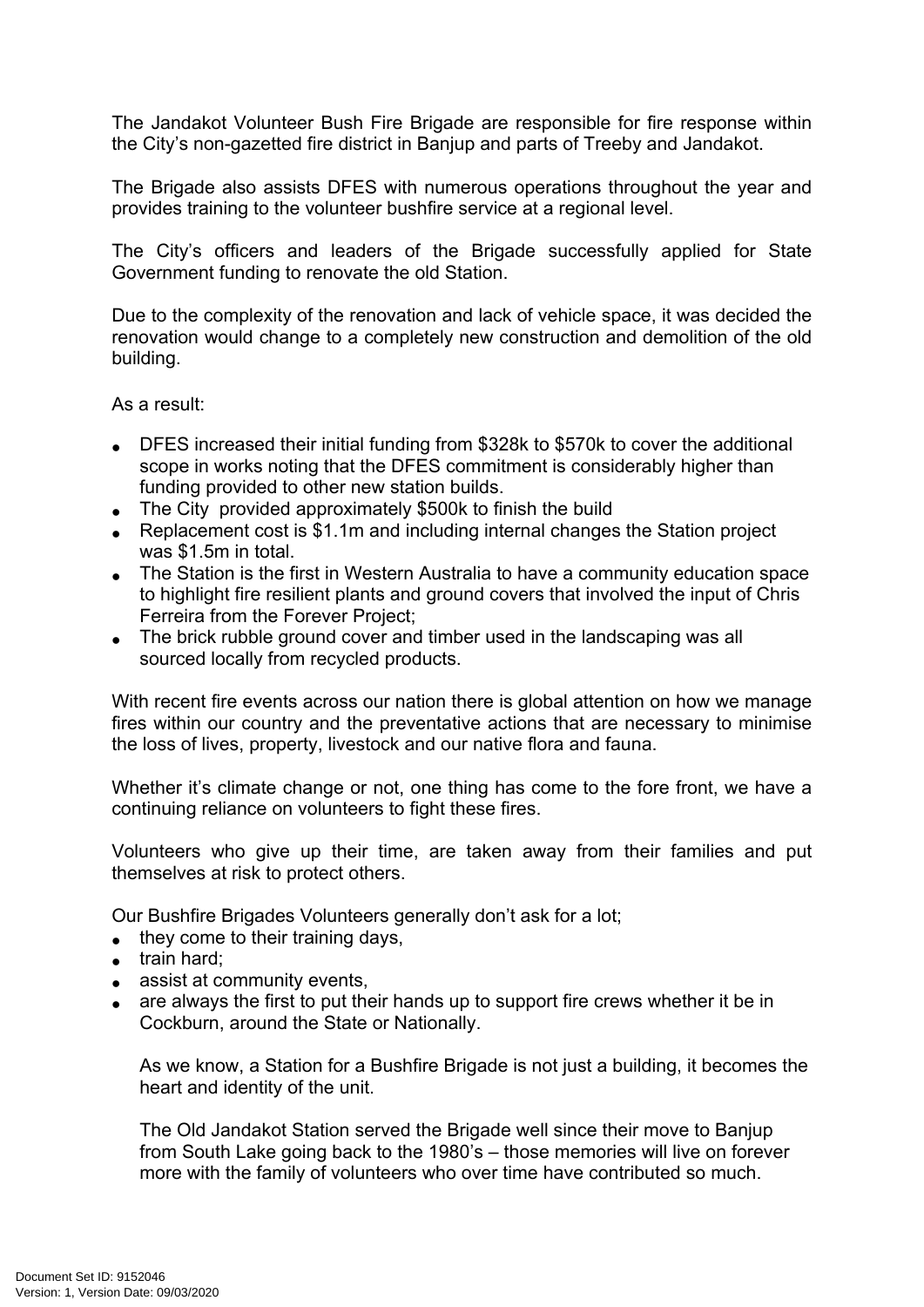A sod turning ceremony held on 5 October 2018 began the process of constructing the new station that we see before us today.

The new Station has been purpose built for the next generation of volunteers that can now train, prepare and respond to bushfires for many years to come.

Some of the unique features of the Station are:

- a designated wash down area for facemasks;
- An air lock style design allowing fire fighters to change and shower before entering the main office areas;
- A dedicated communications area where a Western Australian Emergency Radio Network base station has been installed.
- Room to house the brigade's vehicle fleet:
- Two separate training rooms and office and kitchen space to support the Brigades operations; and
- Secure carpark with CCTV to ensure the volunteer's vehicles are safe while they are out on the fire ground.

I acknowledge and thank the following people and organisations for their significant contribution to the new Jandakot Volunteer Bushfire Brigade Station:

- Jarrad Fowler and Shane Harris for providing volunteer input into the design
- Peter Raykos and the LGGS team at DFES for their support and assistance throughout this project.
- Terry Wegwermer and other DFES South Coastal Regional Staff.
- Aaron Higgins for assisting with the move-in and transition of the volunteers to the new building.

#### **City of Cockburn staff –**

- Mike Emery
- Peter McCullagh
- Tammey Chappel
- Caron Peasant;
- Janaya Meneghini; and
- **Travis Moore**

who were responsible for key aspects of the planning and delivery of the project.

The opening of this facility provides a significant increase in capability for the Jandakot Volunteer Bushfire Brigade, which will benefit not just the local community, but the region.

In closing I thank;

• The Honourable Francis Logan MLA, Minister for Emergency Services for his continuing support for emergency services volunteers and the wider community, and for this project in particular.